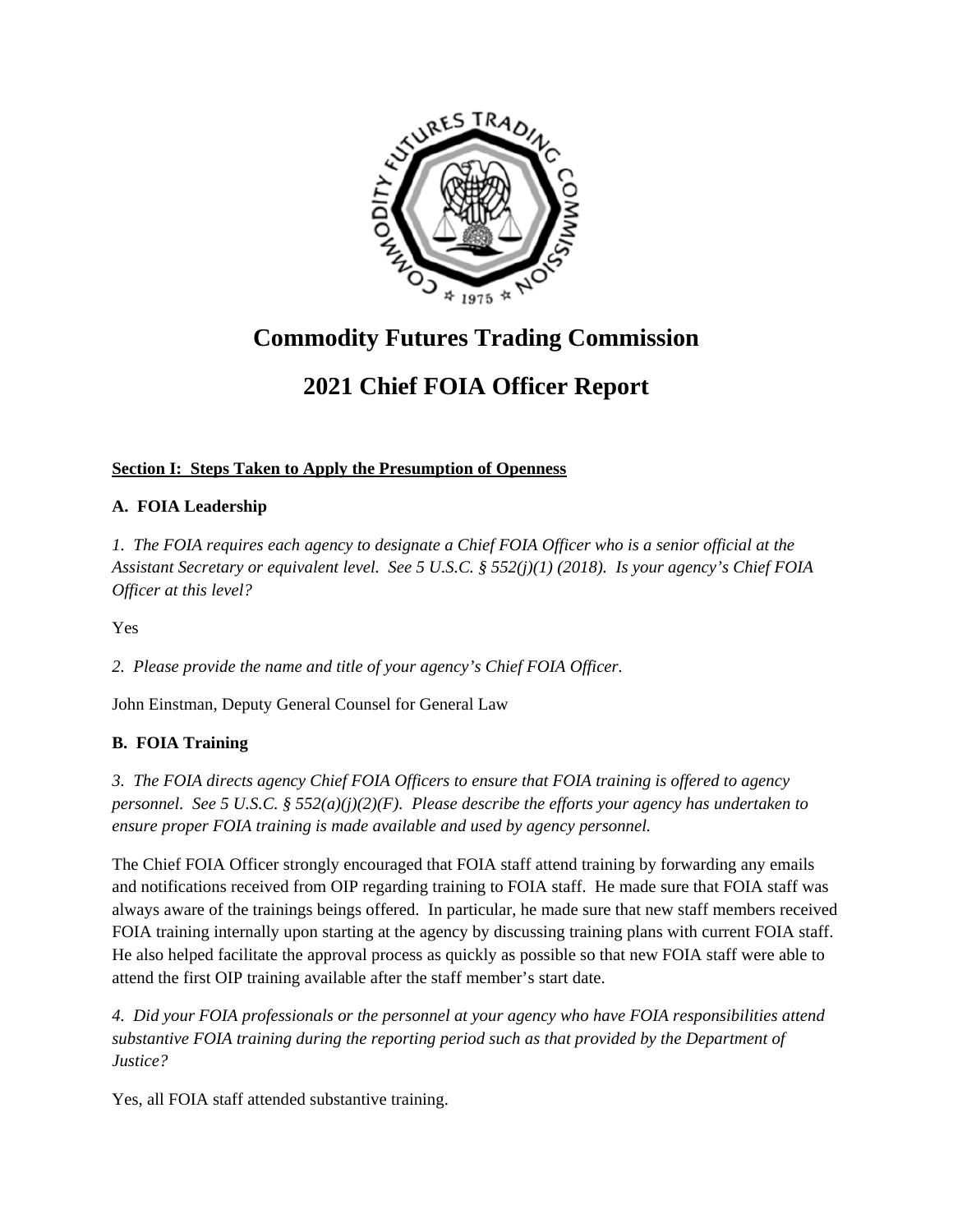*5. If yes, please provide a brief description of the type of training attended or conducted and the topics covered.* 

All FOIA paralegals attended Introduction to the Freedom of Information Act training offered by OIP. Our FOIA attorney attended the Annual FOIA Report Refresher training and the Chief FOIA Officer Report Refresher training.

*6. Please provide an estimate of the percentage of your FOIA professionals and staff with FOIA responsibilities who attended substantive FOIA training during this reporting period.* 

100%

*7. OIP has directed agencies to "take steps to ensure that all of their FOIA professionals attend substantive FOIA training at least once throughout the year." If your response to the previous question is that less than 80% of your FOIA professionals attended training, please explain your agency's plan to ensure that all FOIA professionals receive or attend substantive FOIA training during the next reporting year.* 

 $N/A$ 

## **C. Outreach**

*8. Did your FOIA professionals engage in any outreach or dialogue with the requester community or open government groups regarding your administration of the FOIA? Please describe any such outreach or dialogue, and, if applicable, any specific examples of how this dialogue has led to improvements in your agency's FOIA administration.* 

Yes – We engaged in a dialogue with a frequent requester to better understand our search capabilities. There was a search we thought we did not have the capability to run, but after gaining information from the requester about what other agencies have done, we were able to figure out that we could complete the search as requested, and now know this going forward for any similar requests.

## **D. Other Initiatives**

*9. Describe any efforts your agency has undertaken to inform non-FOIA professionals of their obligations under the FOIA. In particular, please describe how often and in what formats your agency provides FOIA training or briefings to non-FOIA staff.* 

Each time a new division or office director starts at the Commission, we include FOIA training as part of their onboarding process. This is to ensure that leadership for every office/division throughout the Commission understands the FOIA process and the associated obligations. We have conducted this training approximately every few months. The format of the training is a one-on-one training with our FOIA attorney. The training is usually done in person, but has been conducted virtually for this reporting period due to the COVID-19 pandemic.

*10. Optional -- If there are any other initiatives undertaken by your agency to ensure that the presumption of openness is being applied, please describe them here.*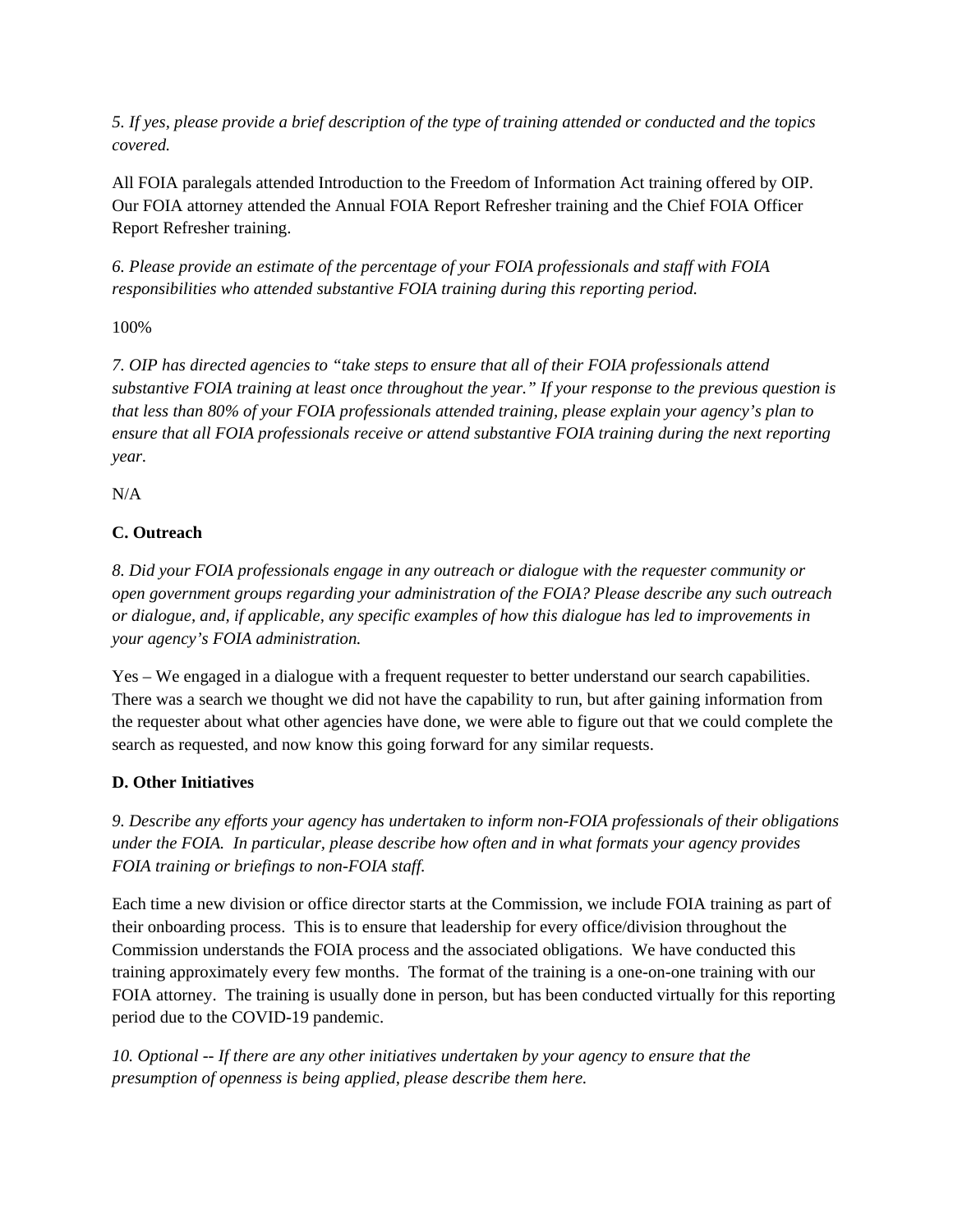Yes – When consulting with record custodians, the FOIA Office makes a point to proactively stress that we need to be as open as possible and segregate any information that can be released.

## **Section II: Steps Taken to Ensure that Your Agency Has an Effective System in Place for Responding to Requests**

*1. For Fiscal Year 2020, what was the average number of days your agency reported for adjudicating requests for expedited processing? Please see Section VIII.A. of your agency's Fiscal Year 2020 Annual FOIA Report.* 

6 Days

*2. If your agency's average number of days to adjudicate requests for expedited processing was above ten calendar days, according to Section VIII.A. of your agency's Fiscal Year 2020 Annual FOIA Report, please describe the steps your agency will take to ensure that requests for expedited processing are adjudicated within ten calendar days or less.* 

N/A

*3. During the reporting period, did your agency conduct a self-assessment of its FOIA program? If so, please describe the methods used, such as reviewing Annual Report or raw data, using active workflows and track management, reviewing and updating processing procedures, etc.* 

Yes. We completely re-did our FOIA search response form used to obtain search responses and to guide record custodians in their searches. We also drafted new guidance documents to assist our divisions and offices in completing searches and responses to FOIA requests.

 *4. Standard Operating Procedures (SOPs): Having SOPs can improve the consistency and quality of an agency's FOIA process. In addition, describing an agency's standard practices for handling FOIA requests on agency FOIA websites can help requesters better understand how their request will be handled.* 

*a) Does your agency have SOPs that outline general processes for handling FOIA requests and appeals?* 

Yes, we have SOPs outlining general FOIA processes.

*b) If not, does your agency have plans to create FOIA SOPs?* 

N/A

 *c) If yes, how often are they reviewed/updated to account for changes in law, best practices, and technology?* 

They are updated approximately every several years.

*d) In addition to having SOPs, does your agency post or otherwise describe your standard processes for handling requests on your website?*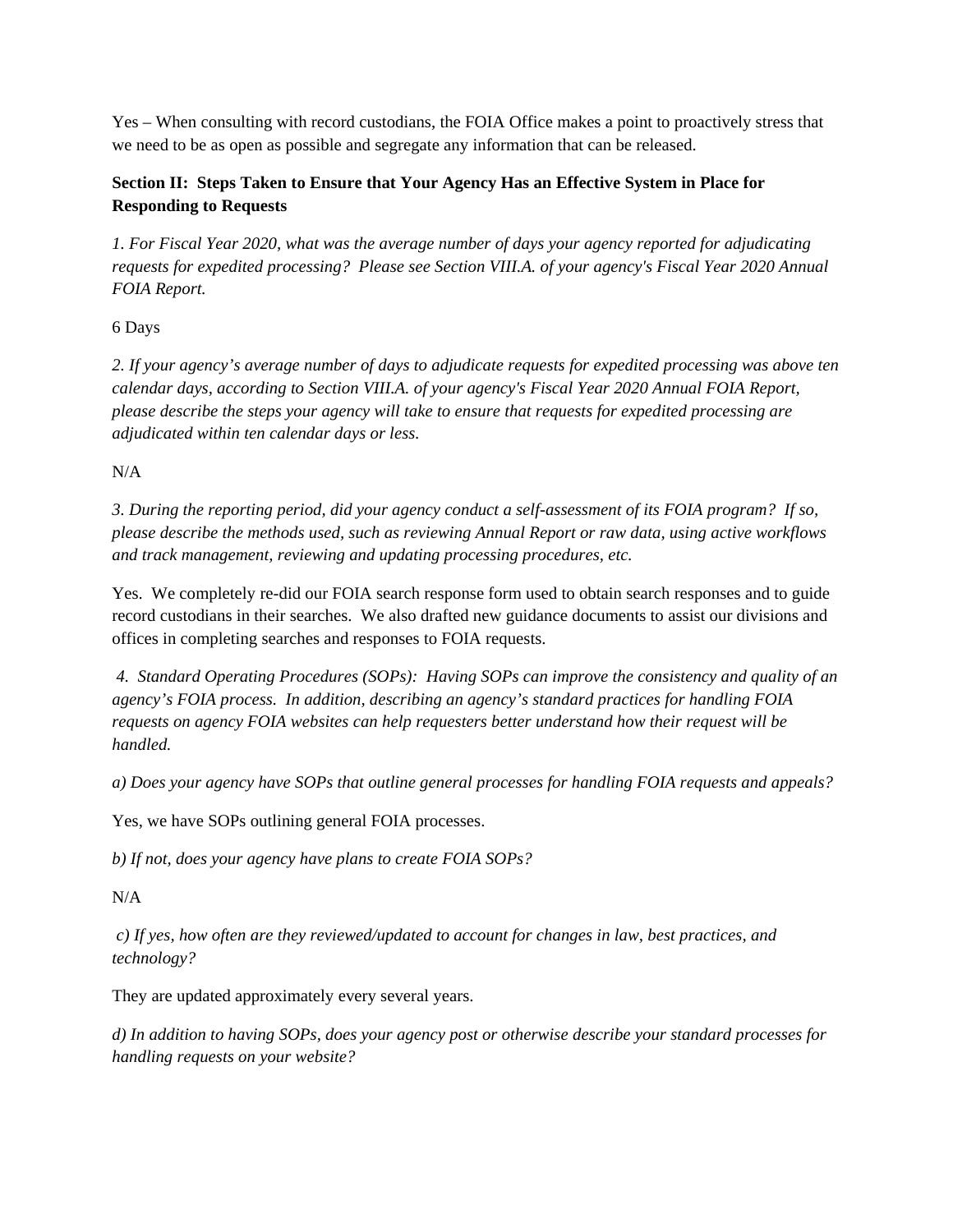Yes, our website describes our standard processes for handling requests, although we plan to add more detailed descriptions.

*5. The FOIA Improvement Act of 2016 requires additional notification to requesters about the services provided by the agency's FOIA Public Liaison. Please provide an estimate of the number of times requesters sought assistance from your agency's FOIA Public Liaison during FY 2020 (please provide a total number or an estimate of the number).* 

Most questions are handled directly by the FOIA professional processing the request, since that person has the most knowledge of the request. We estimate that the FOIA Public Liaison received less than ten requests for assistance.

*6. Does your agency frequently receive common categories of first-party requests? If so, please describe the types of requests and if your agency has explored establishing alternative means of access to these records outside of the FOIA process?* 

We do not frequently receive common categories of first-party requests. Due to the nature of our work, we regularly receive a very wide variety of requests.

*7. The FOIA Improvement Act of 2016 required all agencies to update their FOIA regulations within 180 days. Has your agency updated its FOIA regulations in accordance with the FOIA Improvement Act of 2016? If not, what is your agency's plan to update your regulations?* 

Yes, our FOIA regulations have been updated since 2016.

*8. Please explain how your agency worked to mitigate the impact of the COVID-19 pandemic on FOIA processing. Examples could include, but are not limited to: altering workflows, implementing new technology, providing notices and instructions or otherwise communicating directly with requesters.* 

To help mitigate the impact of the COVID-19 pandemic on FOIA processing, we provided notice to requesters on our website and also frequently communicated directly with requesters to explain challenges and delays in processing due to the pandemic. We also altered some workflows in response to our FOIA team working remotely and not having direct access to certain systems.

*9. Optional -- Please describe:* 

*•Best practices used to ensure that your FOIA system operates efficiently and effectively* 

A major challenge has been a lack of sufficient FOIA staff and FOIA staff turnover. To address this, we have made a push for an additional full-time FOIA attorney position to help ensure that we have enough permanent staff to efficiently and effectively process our growing number of requests received. This position has been posted for, and we plan to hire a new FTE within the next couple months.

#### *•Any challenges your agency faces in this area*

As stated above, a major challenge has been a lack of sufficient FOIA staff and FOIA staff turnover.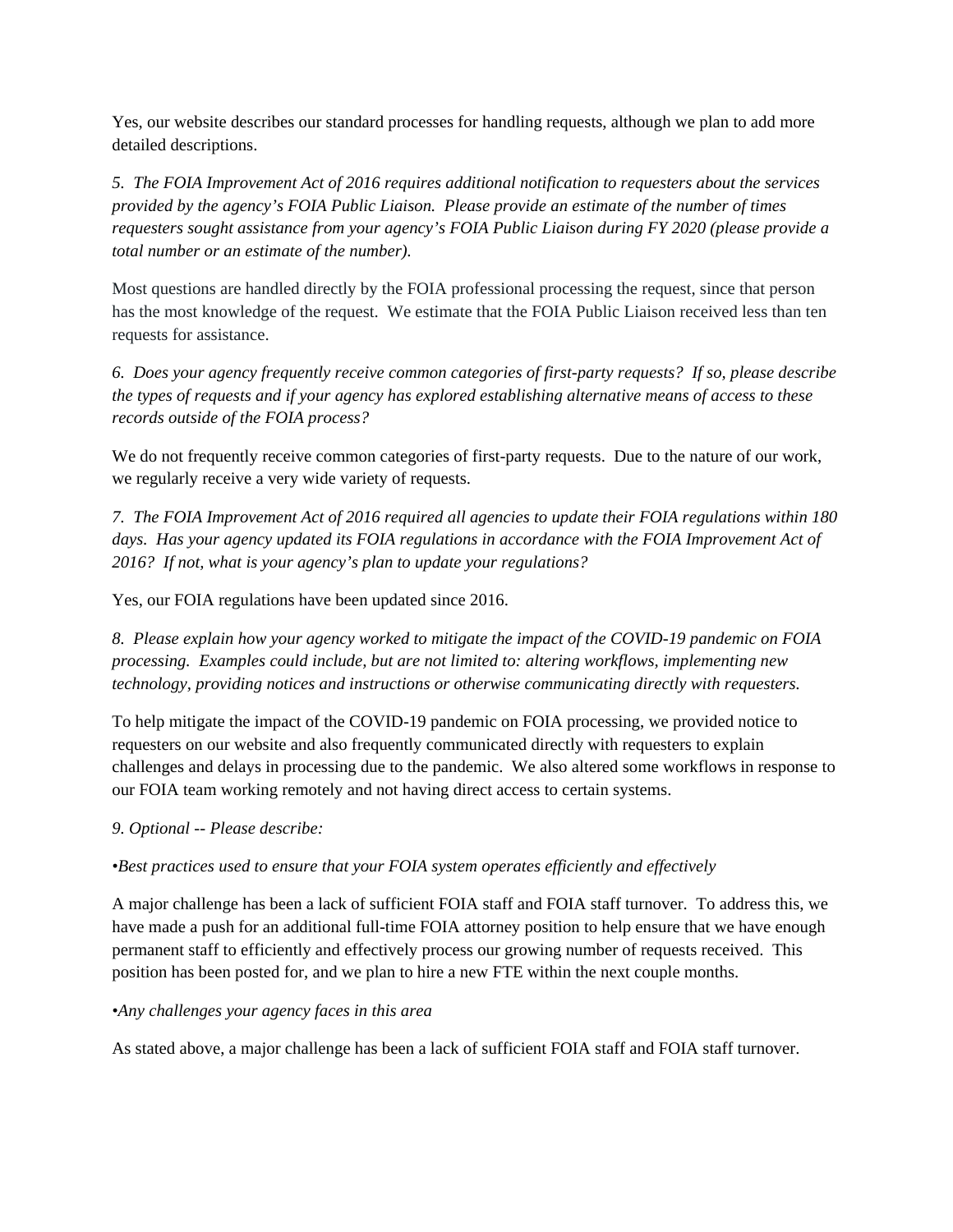#### **Section III: Steps Taken to Increase Proactive Disclosures**

*1. Provide examples of any material that your agency has proactively disclosed during the past reporting year, including records that have been requested and released three or more times in accordance with 5 U.S.C. § 552(a)(2)(D). Please include links to these materials as well.* 

Although the agency does not often receive multiple requests for the same information, we did during this reporting period. We received multiple requests for information regarding Kelly Loeffler, and accordingly, we posted the responsive records here: https://www.cftc.gov/FOI/foia\_freqrequestinfo.html

We also continued to proactively disclose information in connection with our numerous Dodd-Frank Act rulemakings: https://www.cftc.gov/LawRegulation/DoddFrankAct/Rulemakings/index.htm

Pursuant to its transparency policy, the agency continues to list all rulemaking meetings with outside stakeholders: https://www.cftc.gov/LawRegulation/DoddFrankAct/ExternalMeetings

The agency regularly posts No-Action Letters, Interpretative Letters and Exemptive Letters on the agency website to inform the public on various agency matters: https://www.cftc.gov/LawRegulation/CFTCStaffLetters/index.htm

The agency's press office routinely posts advisory notices, speeches, testimony, notices of enforcement actions, and other materials of interest on the agency website: https://www.cftc.gov/PressRoom/PressReleases

In addition, the agency routinely proactively discloses many market-related materials to assist the public, including: https://www.cftc.gov/MarketReports/index.htm

*2. Beyond posting new material, is your agency taking steps to make the posted information more useful to the public, especially to the community of individuals who regularly access your agency's website?* 

Yes

*3. If yes, please provide examples of such improvements. In particular, please describe steps your agency is taking to post information in open, machine-readable, and machine-actionable formats, to the extent feasible. If not posting in open formats, please explain why and note any challenges*.

We have completely revamped our public website to make it more useful, clear, and organized, so that visitors can locate information more efficiently and to ensure access to a broader range of information. We are also in the process of working on a further organizational update to our FOIA webpages, specifically. In addition, we follow requirements for posting information in machine-readable formats, such as the posting of the FOIA Annual Report.

#### *4. Optional -- Please describe:*

#### *•Best practices used to improve proactive disclosures*

The agency regularly evaluates the information we are proactively disclosing and the processes for doing so. This includes market-related data that we anticipate to be of great interest to the public. We routinely consider our disclosure efforts and if there is anything new we can be releasing.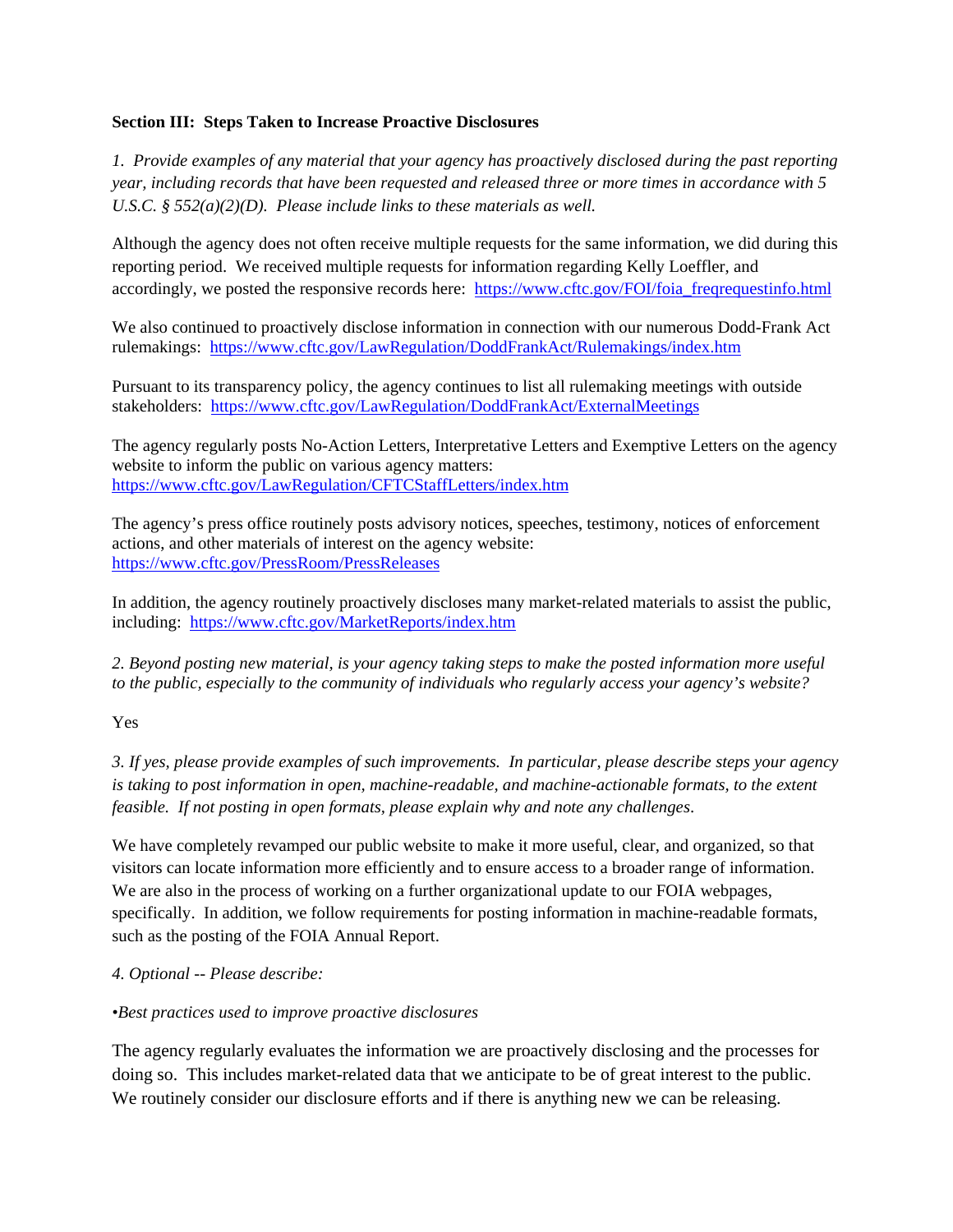•*Any challenges your agency faces in this area*

A challenge is that we must always balance the goal of making proactive disclosures with the often sensitive and proprietary nature of our data.

## **Section IV: Steps Taken to Greater Utilize Technology**

*1. Please briefly describe the types of technology your agency uses to support your FOIA program. In addition, please highlight if your agency is leveraging or exploring any new technology that you have not previously reported. If so, please describe the type of technology.* 

The FOIA staff work with our forensics team to use technology to conduct efficient searching for FOIA requests, including searches for email. The forensic team captures the data and provides it to FOIA staff for review in Relativity. We use FOIAXpress to track requests, but have been looking into alternative tracking systems that utilize more advanced technology to organize and review records.

*2. OIP issued guidance in 2017 encouraging agencies to regularly review their FOIA websites to ensure that they contain essential resources, and are informative and user-friendly. Has your agency reviewed its FOIA website(s) during the reporting period to ensure it addresses the elements noted in the guidance?* 

Yes, we have recently reviewed our FOIA website and are in the process of updating and reorganizing it. For example, we noticed that we need to change references to our Electronic Reading Room to FOIA Library.

*3. Did your agency successfully post all four quarterly reports for Fiscal Year 2020?* 

Yes, we posted all four quarterly reports on time, with the information appearing on FOIA.gov as well.

*4. If your agency did not successfully post all quarterly reports, with information appearing on FOIA.gov, please explain why and provide your agency's plan for ensuring that such reporting is successful in Fiscal Year 2021.* 

N/A

*5. The FOIA Improvement Act of 2016 requires all agencies to post the raw statistical data used to compile their Annual FOIA Reports. Please provide the link to this posting for your agency's Fiscal Year 2019 Annual FOIA Report and, if available, for your agency's Fiscal Year 2020 Annual FOIA Report.* 

The raw data for Fiscal Year 2019 and Fiscal Year 2020 is available here: https://www.cftc.gov/FOI/foiareadingrooms.html

*6. Optional -- Please describe:* 

*•Best practices used in greater utilizing technology* 

The agency continues to further its best practices in utilizing technology, particularly through the increased use of forensics tools.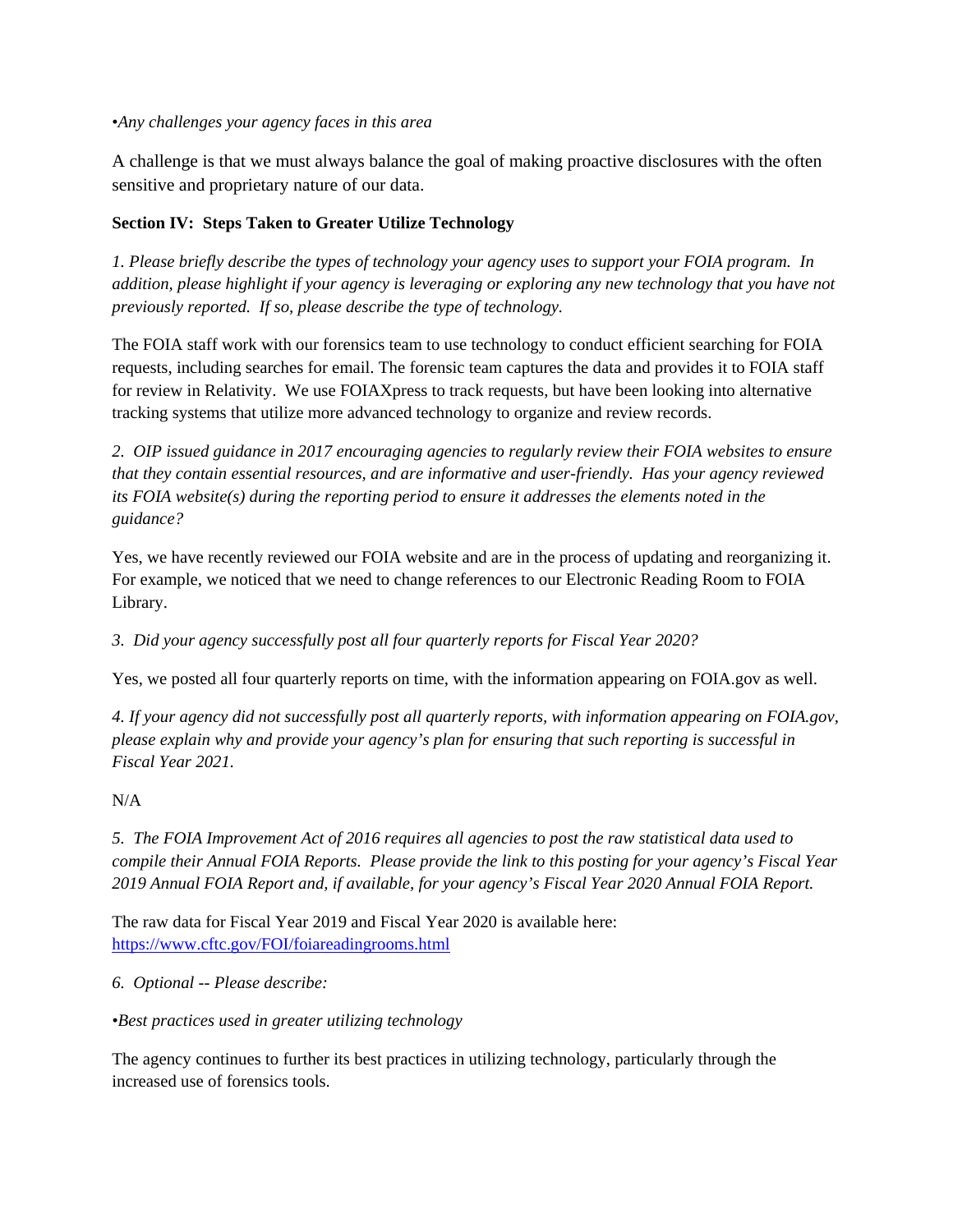*•Any challenges your agency faces in this area* 

Our greatest challenge is centered on a lack of resources.

#### **Section V: Steps Taken to Improve Timeliness in Responding to Requests and Reducing Backlogs**

*A. Simple Track* 

*1. Does your agency utilize a separate track for simple requests?* 

Yes

*2. If your agency uses a separate track for simple requests, according to Annual FOIA Report section VII.A, was the agency overall average number of days to process simple requests twenty working days or fewer in Fiscal Year 2020?* 

Yes, it was 12 days.

*3. Please provide the percentage of requests processed by your agency in Fiscal Year 2020 that were placed in your simple track. Please use the following calculation based on the data from your Annual FOIA Report: (processed simple requests from Section VII.C.1) divided by (requests processed from Section V.A.) x 100.* 

63.04%

*4. If your agency does not track simple requests separately, was the average number of days to process all non-expedited requests twenty working days or fewer?* 

N/A

*B. Backlogs* 

*5. If your agency had a backlog of requests at the close of Fiscal Year 2020, according to Annual FOIA Report Section XII.A, did that backlog decrease as compared with the backlog reported at the end of Fiscal Year 2019?* 

Yes, it decreased from 8 to 6.

*6. If not, according to Annual FOIA Report Section V.A, did your agency process more requests during Fiscal Year 2020 than it did during Fiscal Year 2019?* 

N/A

*7. If your agency's request backlog increased during Fiscal Year 2020, please explain why and describe the causes that contributed to your agency not being able to reduce its backlog. When doing so, please also indicate if any of the following were contributing factors:* 

*•An increase in the number of incoming requests.* 

*•A loss of staff.*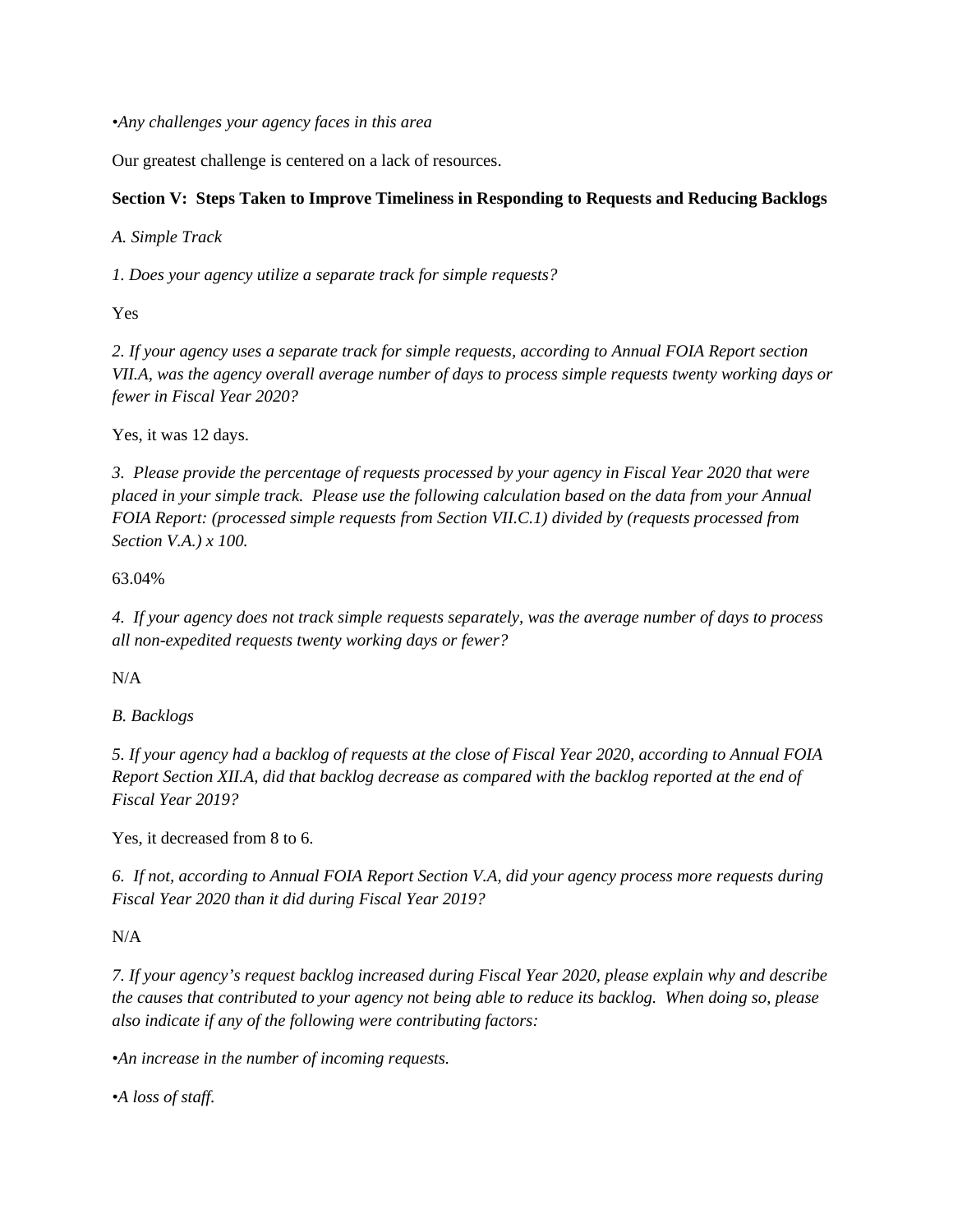*•An increase in the complexity of the requests received. If possible, please provide examples or briefly describe the types of complex requests contributing to your backlog increase.* 

*•Any other reasons – please briefly describe or provide examples when possible.* 

N/A

*8. If you had a request backlog please report the percentage of requests that make up the backlog out of the total number of requests received by your agency in Fiscal Year 2020. Please use the following calculation based on data from your Annual FOIA Report: (backlogged requests from Section XII.A) divided by (requests received from Section V.A) x 100. If your agency has no request backlog, please answer with "N/A."* 

3.37%

*9. If your agency had a backlog of appeals at the close of Fiscal Year 2020, according to Section XII.A of the Annual FOIA Report, did that backlog decrease as compared with the backlog reported at the end of Fiscal Year 2019?* 

N/A

*10. If not, according to section VI.A of the Annual FOIA Report, did your agency process more appeals during Fiscal Year 2020 than it did during Fiscal Year 2019?* 

N/A – We did not have a backlog of appeals at the close of Fiscal Year 2019 or Fiscal Year 2020. We did process more appeals in Fiscal Year 2020 than in Fiscal Year 2019.

*11. If your agency's appeal backlog increased during Fiscal Year 2020, please explain why and describe the causes that contributed to your agency not being able to reduce its backlog. When doing so, please also indicate if any of the following were contributing factors:* 

*•An increase in the number of incoming appeals.* 

*•A loss of staff.* 

*•An increase in the complexity of the requests received. If possible, please provide examples or briefly describe the types of complex requests contributing to your backlog increase.* 

*•Any other reasons – please briefly describe or provide examples when possible.* 

N/A

*12. If you had an appeal backlog please report the percentage of appeals that make up the backlog out of the total number of appeals received by your agency in Fiscal Year 2020. Please use the following calculation based on data from your Annual FOIA Report: (backlogged appeals from Section XII.A) divided by (appeals received from Section VI.A) x 100. If your agency did not receive any appeals in Fiscal Year 2020 and/or has no appeal backlog, please answer with "N/A."* 

N/A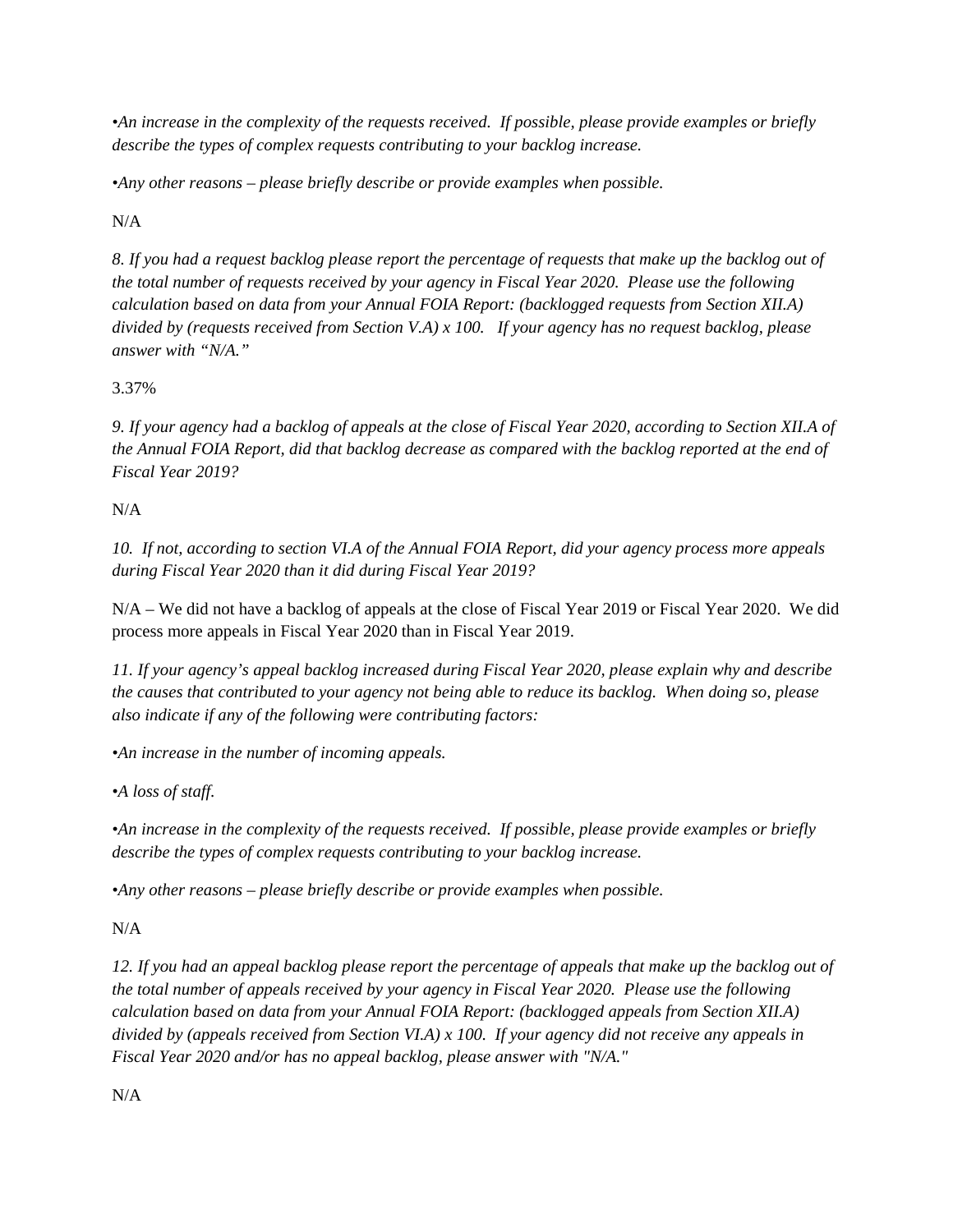## *C. Backlog Reduction Plans*

*13. In the 2020 guidelines for Chief FOIA Officer Reports, any agency with a backlog of over 1000 requests in Fiscal Year 2019 was asked to provide a plan for achieving backlog reduction in the year ahead. Did your agency implement a backlog reduction plan last year? If so, describe your agency's efforts in implementing this plan and note if your agency was able to achieve backlog reduction in Fiscal Year 2020?* 

N/A

*14. If your agency had a backlog of more than 1,000 requests in Fiscal Year 2020, please explain your agency's plan to reduce this backlog during Fiscal Year 2021.* 

N/A

*D. Status of Oldest Requests, Appeals, and Consultations* 

*15. In Fiscal Year 2020, did your agency close the ten oldest pending perfected requests that were reported in Section VII.E. of your Fiscal Year 2019 Annual FOIA Report?* 

No

*16. If no, please provide the number of these requests your agency was able to close by the end of the fiscal year, as listed in Section VII.E of your Fiscal Year 2019 Annual FOIA Report. If you had fewer than ten total oldest requests to close, please indicate that.* 

We were able to close nine out of the ten oldest requests.

*17. Beyond work on the ten oldest requests, please describe any steps your agency took to reduce the overall age of your pending requests.* 

The agency engaged in more outreach to requesters to narrow the scope of large requests. Also, we sometimes included division staff in these calls when it made sense, since division staff have first-hand knowledge of the scope of the responsive records. We found this strategy to be very efficient.

## *TEN OLDEST APPEALS*

*18. In Fiscal Year 2020, did your agency close the ten oldest appeals that were reported pending in Section VII.C.5. of your Fiscal Year 2019 Annual FOIA Report?* 

N/A – We did not have any pending appeals at the end of Fiscal Year 2019.

*19. If no, please provide the number of these appeals your agency was able to close by the end of the fiscal year, as listed in Section VII.C.(5) of your Fiscal Year 2019 Annual FOIA Report. If you had fewer than ten total oldest appeals to close, please indicate that.* 

*N/A*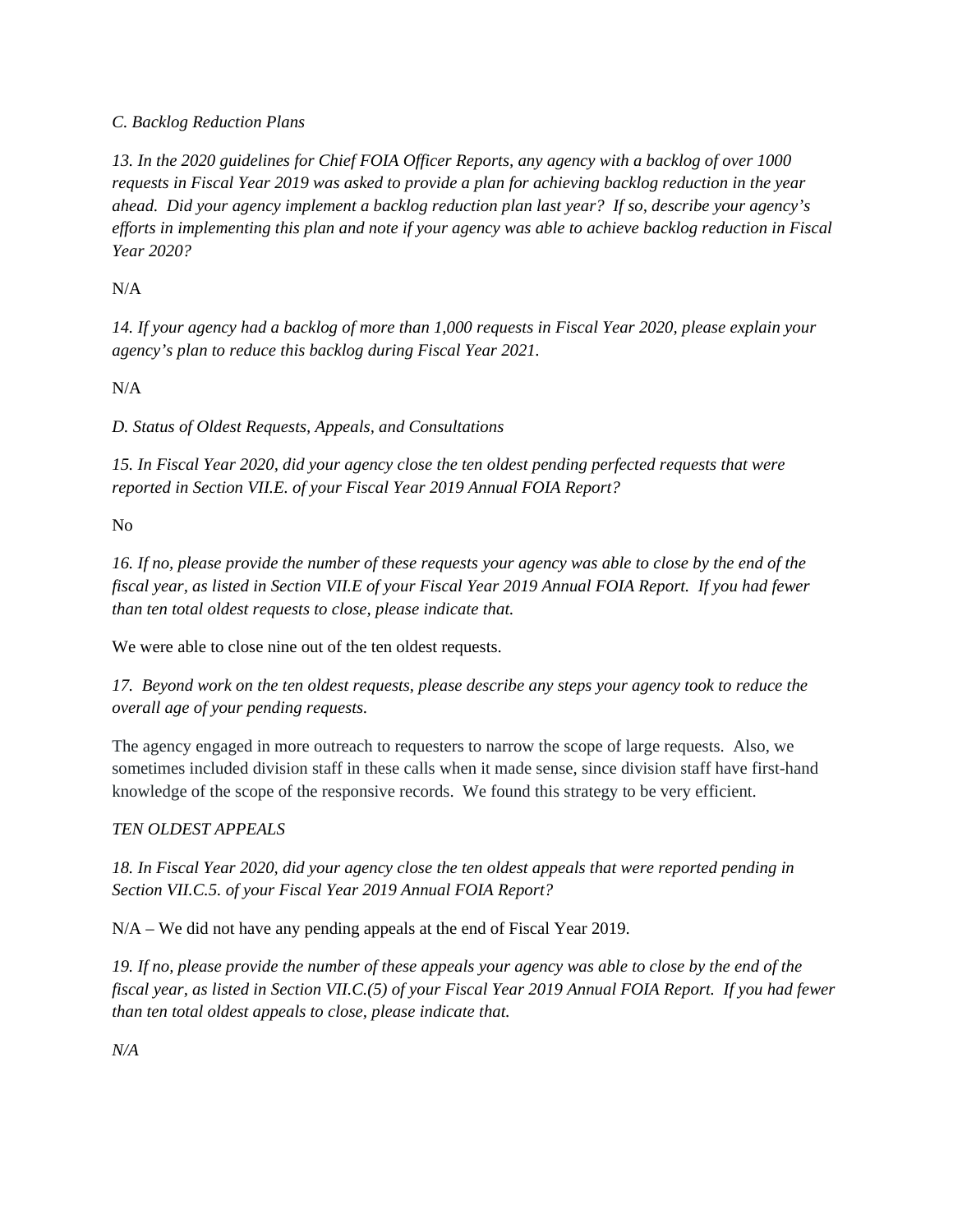*20. Beyond work on the ten oldest appeals, please describe any steps your agency took to reduce the overall age of your pending appeals.* 

N/A

## *TEN OLDEST CONSULTATIONS*

*21. In Fiscal Year 2020, did your agency close the ten oldest consultations that were reported pending in Section XII.C. of your Fiscal Year 2019 Annual FOIA Report?* 

 $N/A - We$  did not have any consultations pending at the end of Fiscal Year 2019.

*22. If no, please provide the number of these consultations your agency was able to close by the end of the fiscal year, as listed in Section XII.C. of your Fiscal Year 2019 Annual FOIA Report. If you had fewer than ten total oldest consultations to close, please indicate that.* 

N/A

*E. Additional Information on Ten Oldest Requests, Appeals, and Consultations & Plans* 

*23. Briefly explain any obstacles your agency faced in closing its ten oldest requests, appeals, and consultations from Fiscal Year 2019.* 

We had several FOIA staff turnovers during Fiscal Year 2020. This caused delays in closing our ten oldest requests because new FOIA staff had to be trained. They then had to familiarize themselves with the old requests and learn how to pick up where the last person left off.

*24. If your agency was unable to close any of its ten oldest requests because you were waiting to hear back from other agencies on consultations you sent, please provide the date the request was initially received by your agency, the date when your agency sent the consultation, and the date when you last contacted the agency where the consultation was pending.* 

N/A

*25. If your agency did not close its ten oldest pending requests, appeals, or consultations, please provide a plan describing how your agency intends to close those "ten oldest" requests, appeals, and consultations during Fiscal Year 2021.* 

We have one more to close, and we have finished our initial review. We are now in the process of consulting with the record custodians prior to release. Because we have reached this later stage in the process, we should hopefully have no problem closing the request this fiscal year.